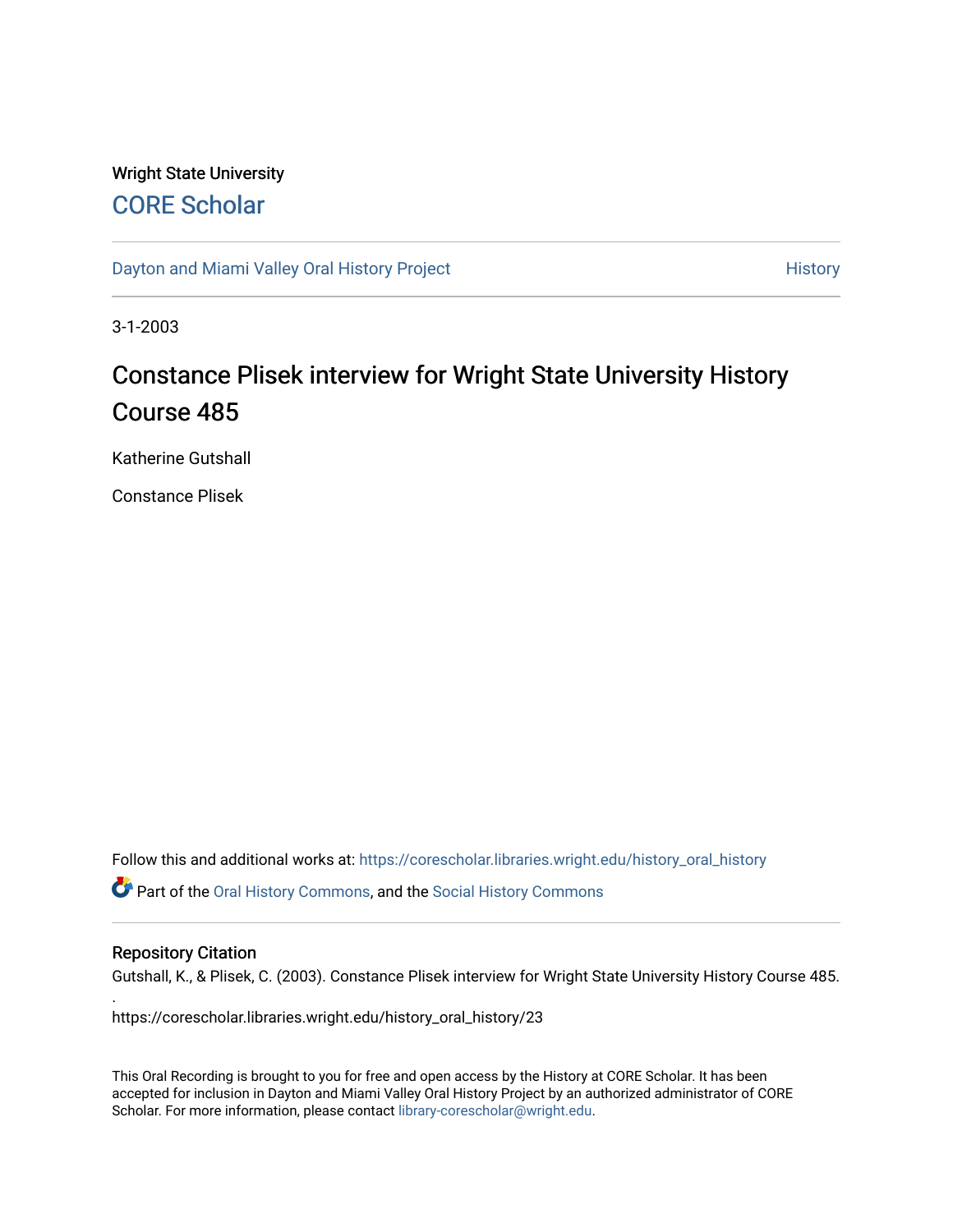I chose Connie Plisek because of her knowledge of Miamisburg and her desire for everyone to know what a great town Miamisburg is. She shared that and gave a few other tidbits of information along the way.

It did take Connie some time to warm up to the interview process and start giving more than one line answers. But when she did warm up, she gave some great information. One part that she really got into talking about was where you went for everyday items such as groceries and clothes. She said,

"Well, most everything like you needed hardware you went to Star City anything, nut, bolts, screws, hardware. If we needed lumber we went up to Wagner Woods in Dayton. Star City cleaners was still the cleaners. Grocery stores, there were still a lot of little stores around still when I was a little kid like elementary school. *Where were they?* There was one on Third Street called Bashford's we used to go to all the time. Andy's Supermarkert over by Mark Twain, we went there a lot because it was by Mom's schooL *What's there now?* It's empty now; the post office had it for a while. *Oh, okay, yeah*. But that was Andy's super markert and he would let you have bones for your dog. [Laughs] Even when you were a little kid. And then like in high school there was Krogers at the shopping center and we would go to Woody's in West Carrollton. *So when did Krogers, when was it built?* I think it must have come with the shopping center which was in the early 60's. *So that whole strip was built in the 60 's?* Yeah. *Clothes wise that type of thing?* There was a clothing store in the shopping center. There was a Penny's downtown. There was a fabric store at the shopping center and shoe store. I can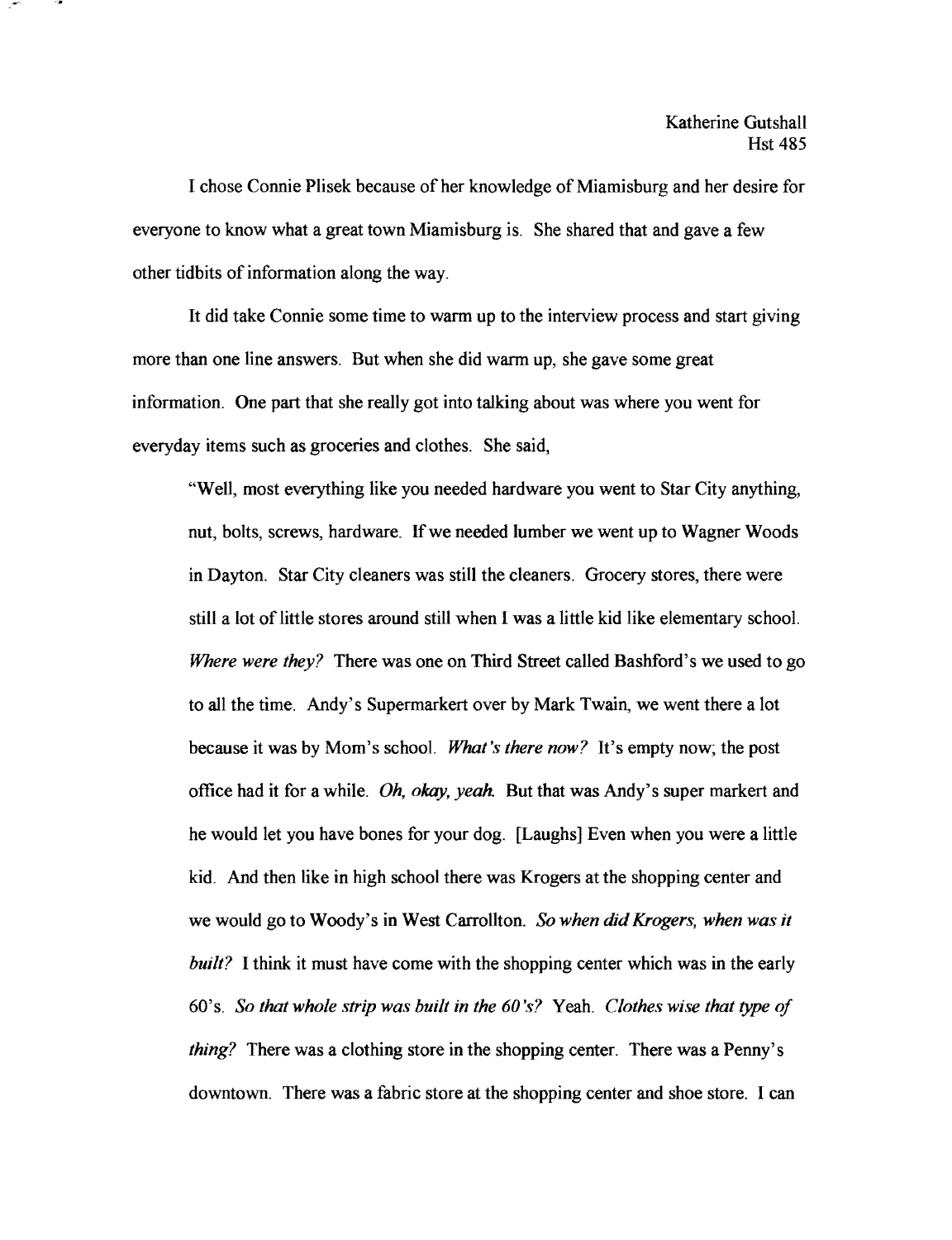remember buying shoes downtown Miamisburg from the Schneider's. Not Hank Schneider, but another Schneider branch. And the Maryann shop in the Market Square Building was where you bought a dress."

Another part I think she enjoyed was at the end of the interview, she mentioned her house. I asked her to talk about her house knowing how proud of it she is. She said, "It's my divorce house. I have scraped wall paper off of every wall in this house. I have refurnished the wood work, installed some carpet. Hung some odd painting on the walls. Painted a giant sun in my hallway. This has been my house and it has a lot of my personality in it, I think. And it's just a warm, cozy place to be. I like living downtown; I can walk to restaurants and stores. I can walk to work ifI want. I can walk to a high school football game. I can walk to the Dairy Queen! I like my house!"

Connie is a person who is proud of who she is, and proud of where she came from. It was fun for me watching her remember things and smile. Her responses to the "good life" questions did not surprise me. She has always lived her life the way she has wanted to, take it or leave it. I think that's what I admire the most about her and why I wanted to interview her.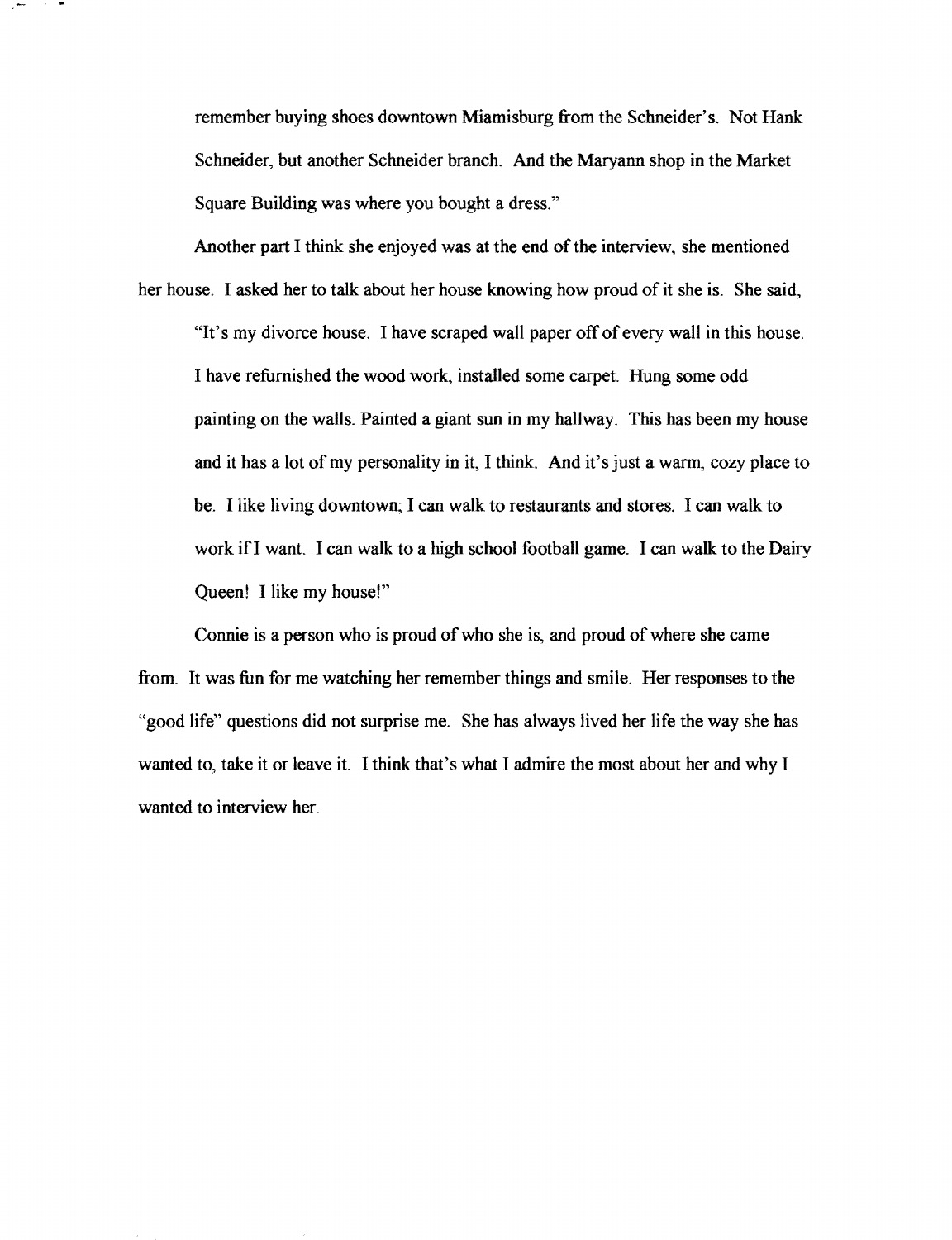Transcript for Connie Plisek

*This is Katherine Gutshall with Connie Plisek in her living room in her house in Miamisburg.* Why *don't you tell me about yourfamily? Do you have any kids?* 

I have two kids. I am divorced with two children eighteen and twenty-one.

*Are your parents still alive?* 

 $\ddot{\phantom{a}}$ 

Yes, both of them and I have a sister.

*What did your parents do?* 

My mother was a teacher my father was the director of maintenance for a nursing home.

*What grade didyour Mom teach?* 

She taught first grade and then she was demoted to kindergarten.

*When you were in school, in elementary school, didyou enjoy* it, *or didyou not enjoy it?* 

I didn't like it very well. Wasn't my favorite thing to do?

*Was there anything about school that you did like?* 

Reading. I liked reading, but I was always ahead of everybody so it was hard to have the discussions.

*What books do you remember as a kid?* 

I read all the biographies in the Mound school library. 'Cause I was nosy.

*Was there anybody that you remember in particular?* 

Some kid gave me a rough time because I was reading about a black guy, but I couldn't figure out why he was giving me a rough time until I went home and asked my Mom. And she told me, "Because he was an idiot, prejudice.

*How did being in the same school system as your Mom qffect you?* 

It's really hard. Every time you do anything wrong they know before you get home. They call each other. It was also odd because I knew the teachers on a social basis. So I knew them at home as "Jan" and at school as "Mrs." It's strange.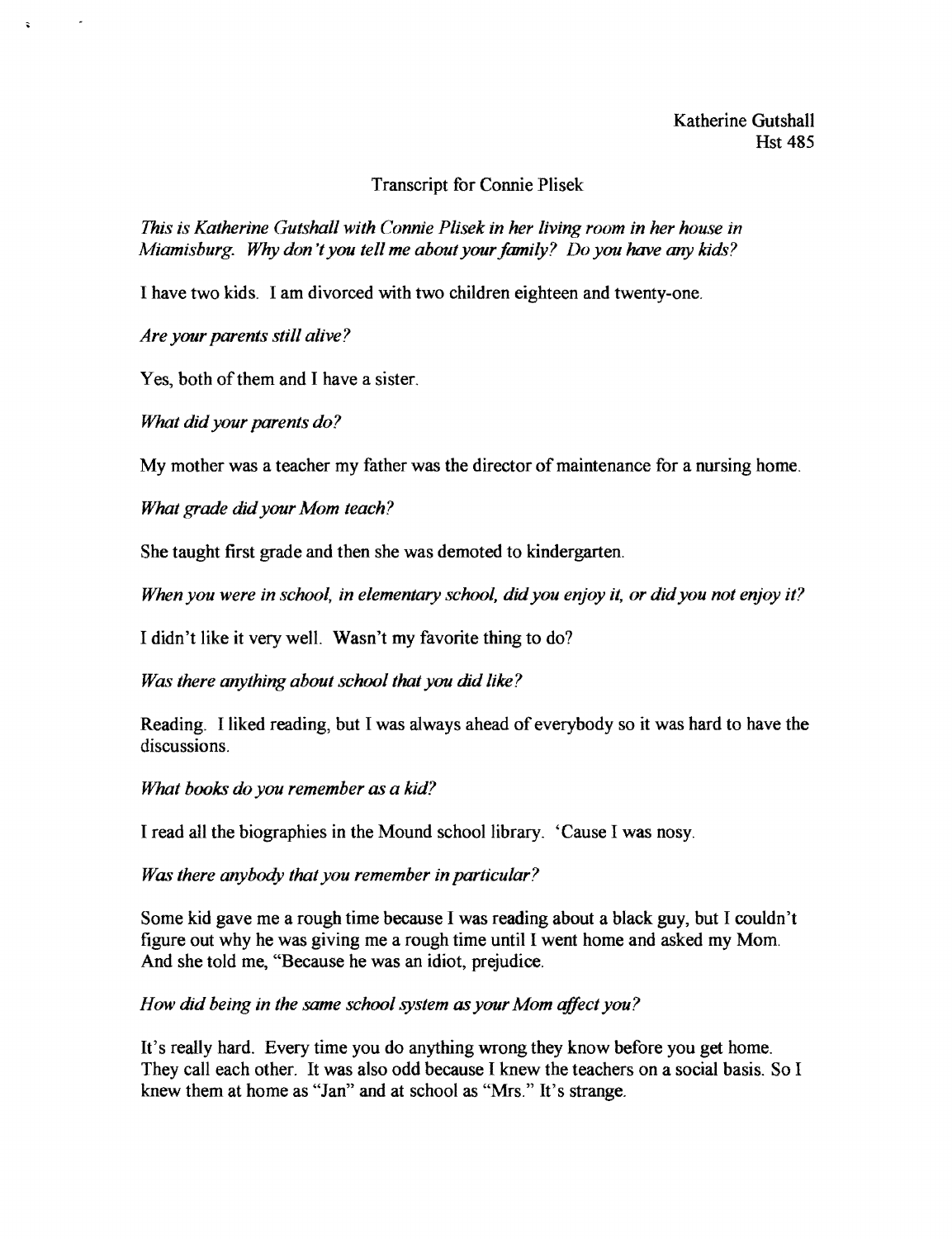# *High school, what was it like?*

High school was pretty cool because were the first group in the open space school. And so it was disorganized.

# 1¥hy *did they do that, do you remember why?*

It was a 70's learning thing like Montessori stuff was big and it was supposed to be the way. So instead of having boring English, your English was divided into like, what did they have, comedy, tragedy and things like that. So you would like reading something. It was kind of whole language in a way. But they didn't train the teachers to do it right, so...

# *How was the school laid out?*

End pods were all open, and then they had just ah, bulletin boards on feet that you could pull around, the middle pod was open, languages and businesses, shop class, typing they had rooms in their pods, and band. But there weren't any walls like in the section where you had social studies so you could see the class over there where the cute boy was. That wasn't [inaudible].

# *At what point did they realize that this wasn't going to work?*

I think it must have been in the late 70's, early 80's. *How long was that then?* I'm thinking they gave it a six year try.

Now, from what I remember, the high school was build without a gym. Was it because of time constraints or what?

I think it was money. I don't know. But it was great because I didn't have to take gym. (Laughes) We were sophomores and at first they would bus us back downtown to gym. But then they discovered that would take ... Between changing clothes and busing we have five minutes of gym and so we just got it like exempted  $-\text{our whole class because}$ it's a state requirement. We were all exempted from it. It was nice because I hated it.

Now the Mound, and the work that was at the Mound. Were there any rumors or stuff like that went around because of it?

You never knew what your friend's dads did. They might work at the Mound but that's all you knew. And even they didn't know. So well, his college degree is in math, but they didn't know what he did on a day to day basis. It was always rumored that that was where they made a part of the triggering mechanism for the atomic warhead. *Which one?* The one they finally dropped. *Both of them?* Both of them, yeah. That's where they worked out the triggering, but who knows. I think that was too late for that to have happened. *When did the Mound come into existence? Do you remember?* I think it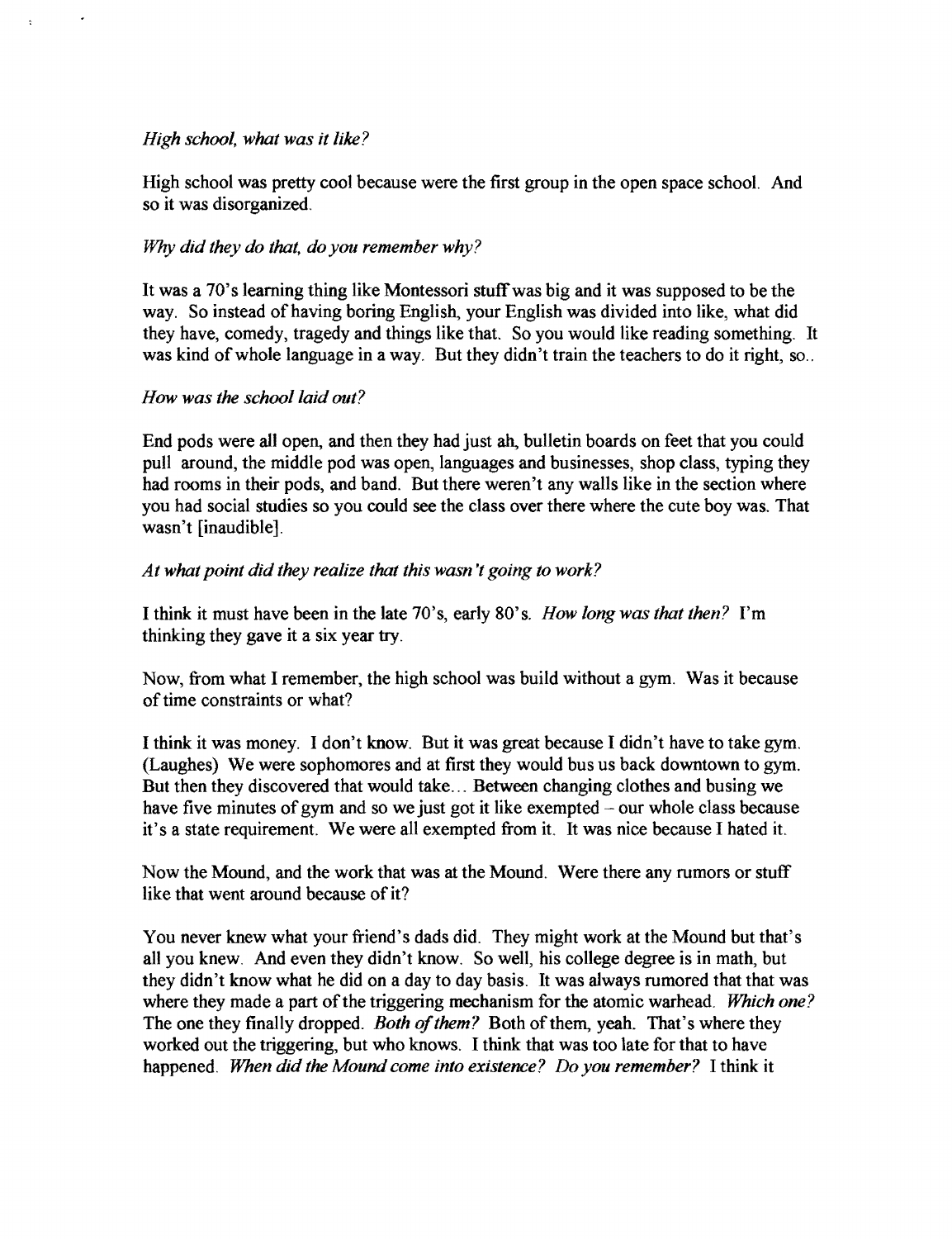started just before World War II so I don't see how it could have been up and running in time to ... I don't know.

# *Back to your family, kind of pets did you have as a kid.*

We always had cats and a dog, a Springer spanieL *Which ones do you remember the most?* My favorite was Frisky. He was a brown and white male that was around like when I was little. *Cat?* No, he was a springer. *Okay.* He was a dog. My cat that I remember the most was the cat that I got when I was six and I buried her when I was pregnant with Jess. So she lived to be almost nineteen. Her name was princess. *It was a good age.* Uh-huh.

# *Let's see, Miamisburg when you were a little girl, what was it like?*

Well, it was a good place to grow up. It was pretty much a small town but close enough to big towns. But, it was also ... There was no other race other than Caucasian so it was a little narrow in some ways. It was a safe, good community.

# *What was there to do?*

[Inaudible] pool. Big old Olympic size pool in the summer. I had a creek behind my house. That's what I did the most. Hung out in the creek, collected fossils, threw rocks at the boy that lived next door. There wasn't any kind of like activity center, or anything, no Burg center.

# *Where were everyday things done like groceries, dry cleaning, hardware and that type of stuffpurchased and bought?*

Well, most everything like you needed hardware you went to Star City anything, nut, bolts, screws, hardware. If we needed lumber we went up to Wagner Woods in Dayton. Star City cleaners was still the cleaners. Grocery stores, there were still a lot of little stores around still when I was a little kid like elementary school. *Where were they?*  There was one on Third Street called Bashford's we used to go to all the time. Andy's Supermarkert over by Mark Twain, we went there a lot because it was by Mom's school. *What's there now?* It's empty now; the post office had it for a while. *Oh, okay, yeah.*  But that was Andy's super markert and he would let you have bones for your dog. [Laughs] Even when you were a little kid. And then like in high school there was Krogers at the shopping center and we would go to Woody's in West Carrollton. *So when did Krogers, when was it built?* I think it must have come with the shopping center which was in the early 60's. *So that whole strip was built in the 60 's?* Yeah. *Clothes wise that type of thing?* There was a clothing store in the shopping center. There was a Penny's downtown. There was a fabric store at the shopping center and shoe store. I can remember buying shoes downtown Miamisburg from the Schneider's. Not Hank Schneider, but another Schneider branch. And the Maryann shop in the Market Square Building was where you bought a dress. *Good dresses or everyday?* Dresses like that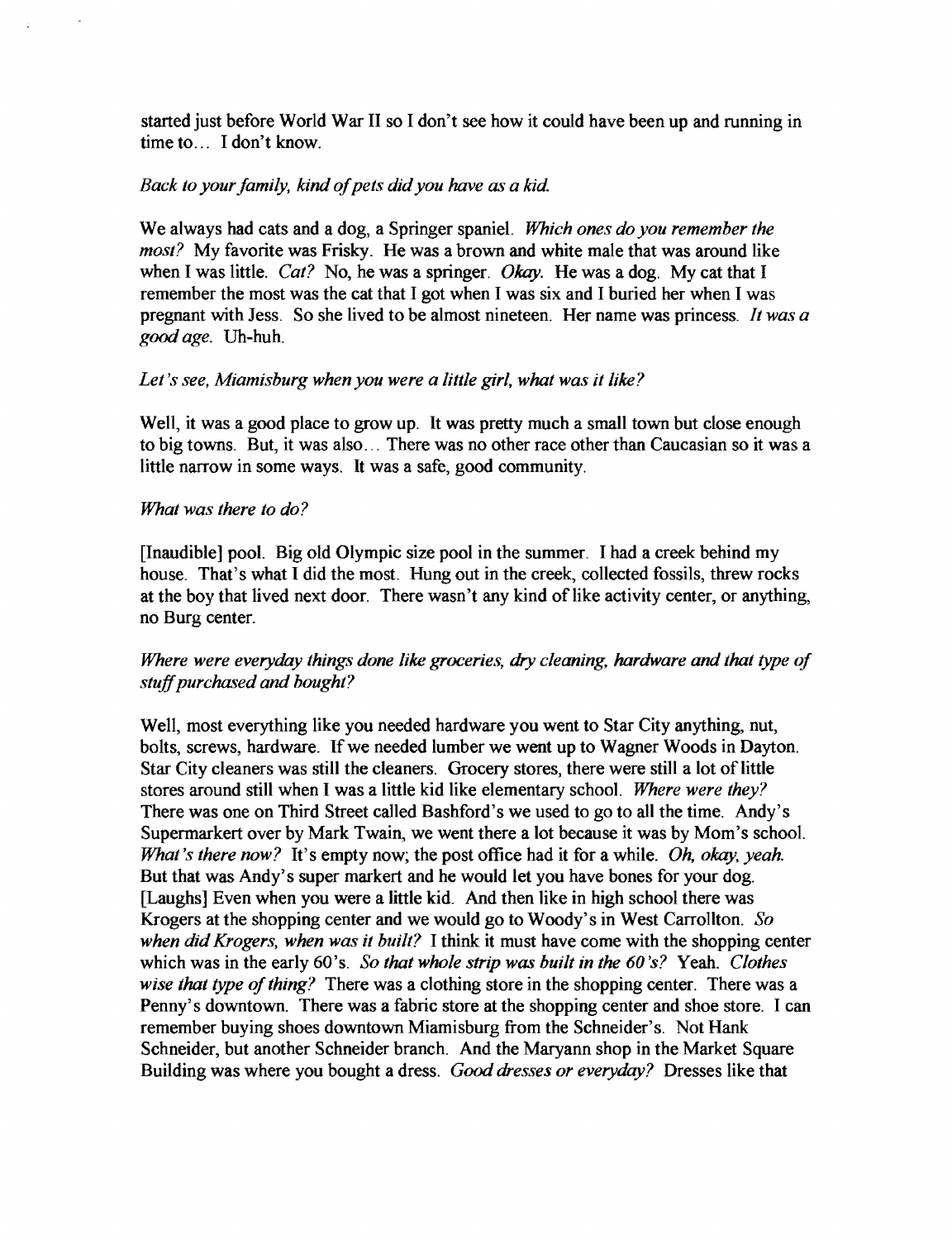you would probably wear to church but you could wear at. .. In those days you wore dresses everyday. So, they were that kind not froo-frooy but ...

## *You were talking about the pool. How did it come into existence?*

Pool was a WPA project. My mother remembers roller-skating in the pool before it was filled with water. And the slope that went from like six feet down to the twelve feet thing - steep! *Pretty good* and *steep.* Pretty good and steep. And everyone came to the Miamisburg pool. People from Centerville and West Carrollton. It was "the" pool to come to. It was warm. We had our own ... Miamisburg had it's own power plant right next to it. So they used the water that was heated, for the turbines, by the turbines to heat the pool. So, it was pretty nice.

# *Back in high school, what didyouforfun, on dates* and*whatnot?*

We did a lot of driving around, cruised Frisch's, cruised out on 741 that was on like a loop you know. All get in a car. Gas was thirty cents a gallon. And everybody would pile in a car and we had our eight track tapes real loud and playing Edgar Winter and that sort of rock and roll. Cruise out to Frisch's and drive and see who was out at Frisch's. They had the carhops still then at that Frisch's in the back. So you would see who was hanging there, who was hanging out at Ron's when it was at twelfth and Central it was a big teenage hangout and Cassano's. Went to all the boy's gymnastics meets. *Why?*  Because I was dating a gymnast and boys looked cute. I went to, we would go, football games that was a Friday night thing. And then the Mall opened. *When did* it *open?*  Right before 1 went to high school. People were content to just go walk around the Mall. [Laughs] It was cool. They had lockers for your coat. It became a little social hub thing. And at that time there was none of the outgrown around it. So you would drive through the country and Boom! you were at the Mall. It was pretty cool.

# *Where you when the train wreck happened?*

When the phosphorus train wreck happened I was at home, my children were toddlers my daughter was just bring toilet trained, my son was just ready to go into kindergarten. And I was just at home. My mother was one of the last people. She went across the bridge and the police closed the bridge. And she was like "Oh! Something's up!" The bridge right near where it happened, what's currently the Ray Bell Bridge. *She went to went to the west side?* She was coming from Germantown side over and they closed. *From the west to the east.* Um-hum. And so she called me and said, "I don't know what's going on but something's up. They closed the bridge." And then it was on all the news. We just grabbed, I grabbed my laundry in a clothes basket because I had a child being potty trained and I went to my parents' house. My husband was at work. We hooked up the camper to the car and drove to a friends house in Lebanon and stayed there over night in a camper. *Did they advise you to leave that that point?* Yes. *Because where you were living?* We were in, we were in the like zone two. The, we were, if you went in a straight line from where it happened we were pretty well even with it and the wind prevails that way. Everytime... When we got back in the house, the next day, we had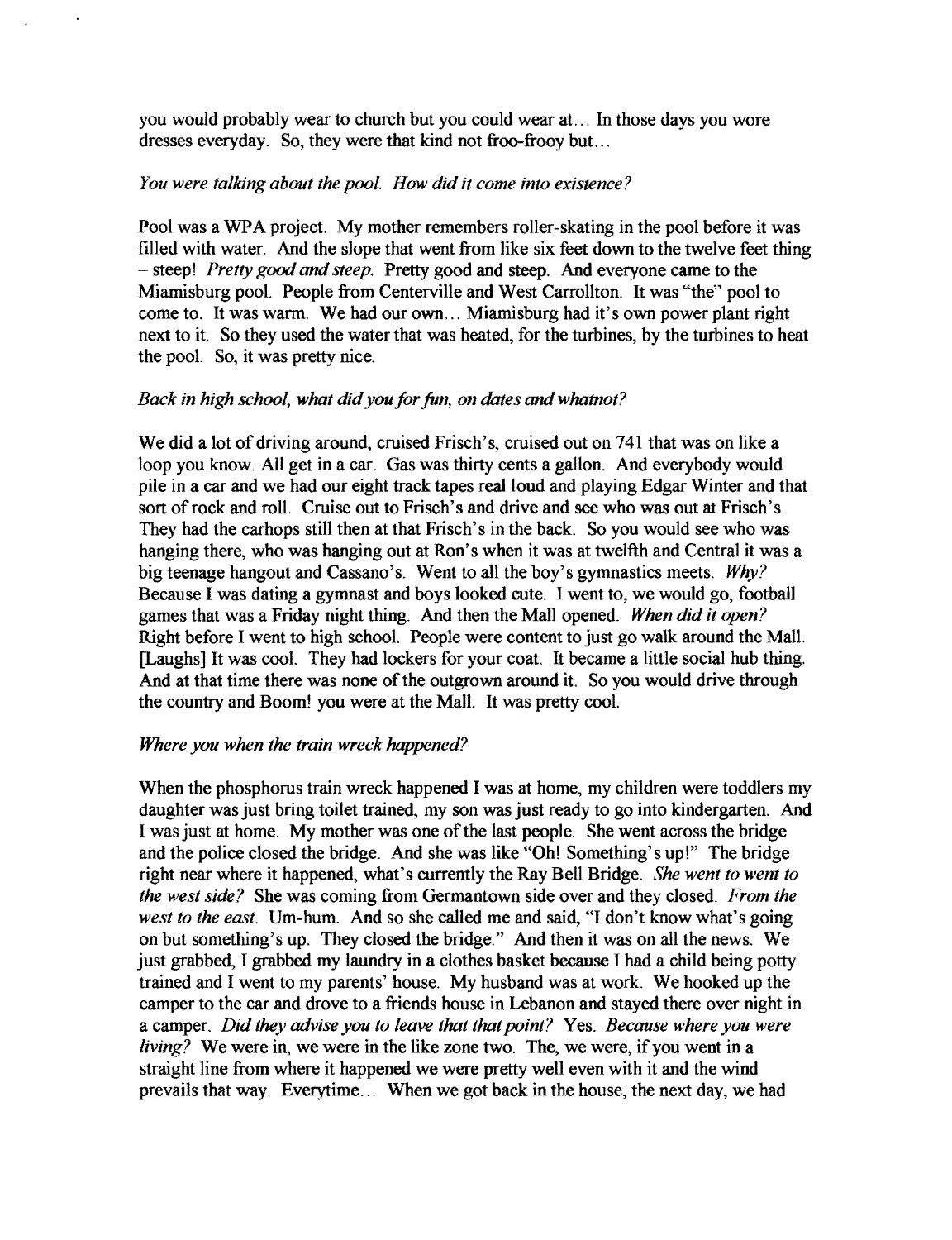the news on, and it burst into smoke again. And within seconds our house was engulfed. So it came right at us every time it happened. *So when you left.* When we left it was through the smoke. I put a towel over the baby's head when we walked out of the house. *Didyour parents have to leave too?* It was not around their house and they were in a "didn't have to" but did leave but came back that night. But she said it was really weird because they weren't letting you back in. But someone in front of them threatened a guard and they all get through. They were like council members, trashmen, they weren't like military guards. *How long did you have to stay out of your house? You came home the next day, right?* Yeah, we came home the next day and we left again and came home again four hours later. The next time we could go over to Mom's. It wasn't as bad throughout town. *So they didn't have a permanent "You couldn't stay there.* " They did on some areas, but we weren't. We were the first night but not the second night. *So it was whenever it burst into flames again or smoke or whatever it was.* Yeah. Whenever it would flare up real bad. *How long did that go on?* Weeks? People that lived near it were evacuated for several weeks. Evidently phosphorus is not an easy thing to get rid of It bums when exposed to air. *Didyou get any compensation for it?* Yeah, we did. We took part in the class action suit and we got 500 hundred dollars for each adult and 350 for each kid. *What didyou with the money?* I bought a sewing machine. My kids bought a Playstation or a Nitendo and a TV, they each bought a TV for their bedroom. And I bought a TV. Katie wasn't sure where it came from. She didn't remember. She thought it was from this one day when we saw this one guy knock a crossing guard off and that's why she got 300 hundred dollars. [Laughs] *What year was the phosphorus fire?* Ew... 86,87, 88? *Not sure.* Katie was born in ...

## (Interview stopped due to interruption.)

# *Okay, you've worked the Miamisburg Historical Society. What are some of the interesting things you have learned through that?*

I really enjoyed the day I was working on the collection that belonged to the former chief of police. And there were the little notebooks that he carried in his shirt pocket where he wrote down what was happening. And there were the same things that as happens now, a car wreck, a drunk, whatever. But the way he wrote about it, it just was really neat to read it. It was more personalize you know, like at Mary's house Bob did this and that. That was pretty cool. I thought it was really interesting to hear that there were, that there are supposedly Klu Klux Klan records in the Peerless Mill's wall. That was pretty neat. I also read a letter that a girl wrote during the 1913 flood. And their house wasn't in the flood, but with marshall law, she was describing what it was like to have troops come and demand all your blankets and all your horses and all that stuff. So that was pretty interesting to read. Her talking about losing people. I do think that it's neat that Miamisburg is preserving historic downtown and stuff. Hopefully the archives will get done. *You remember the year of the Sheriff's police, officer's book?* He was the turn of the century, he was 1900 to 1920. *The last name was Daily?* Pretty sure.

*You 've worked at the Miamisburg Library for how long?*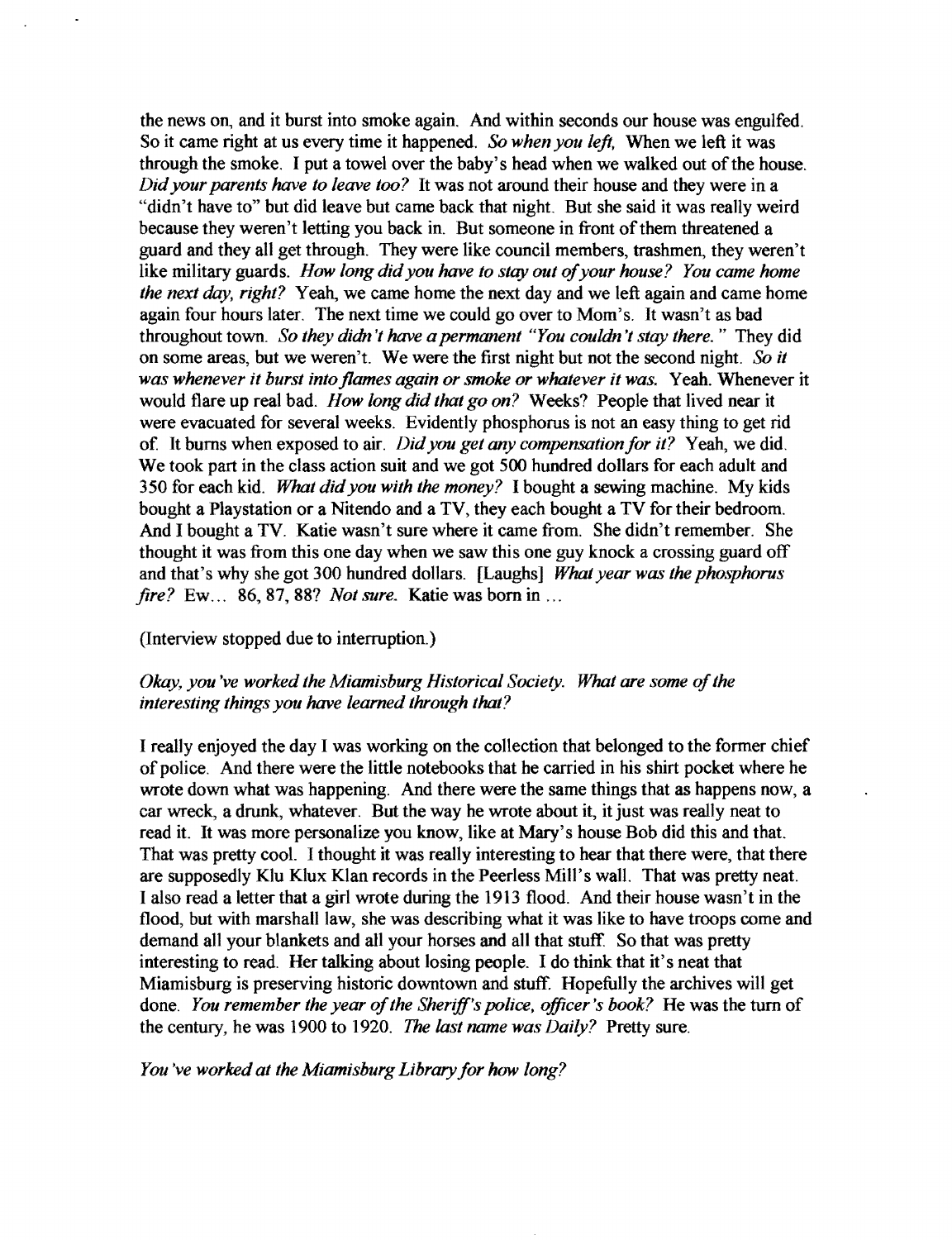I've been with the Miamisburg Library for thirteen years. *What do you think has changed the most since you have been there?* I think the biggest change has been the electronic things, the computers. When I first started we still had the card catalog for the patrons. Internet on computers and the modernization of the library. Also the library has videos and DVDs that is a change since I've been there along with CDs. The biggest change in getting information to people. And our card catalog online, and the Internet. *Was it online for you guys when you started?* Yes we were, in house computer. The main brain was downtown and that's all we had was the card catalog. And then after I had been at the library for five years we got the Internet but no pictures. That was kind of interesting. It was all orange letters and it would say, "picture here" but no picture. *How long were the loan periods when you started?* Books have always been three weeks, the whole time I've there. *Fines?* Fines haven't gone up. When we added videos and DVDs they put a dollar fine on those and that stayed the same. And of course they have different loan periods. But they are a new media from when I started. *From when you started now until has there been a change in the clientele that has come into Miamisburg (Library)?* Well, most of our clientele is under the age of 12 and comes in large groups of classes. *What do you mean by that?* Our library is situated near two elementaries and a junior high so we have like close to sixty classes a month. So kids keep up really busy. I do think our usage has increased as the economy gone down. *This* past *time.* Yeah. And I do think we're getting more handicap people. I've also noticed different demographics. Miamisburg for so long was a town of just Caucasians and now there are African-Americans, and Indians that come and use the library more.

# *How hadMiamisburg changed since you were a child until now?*

Some things have changed greatly and some things haven't changed at all. Miamisburg has always had its own personal identity and personality and it's still here quite a bit. It's tripled in size, a lot of new housing, a lot of new businesses. When I was a kid there were no fast food restaurants down here. They were all in Dayton and now they are (here). It's really just grown. But I think it's... My children just graduated from high school recently, and it still has maintained a lot of the feel of community in it. *What were the city limits when you where in junior high and that age?* When I was in grade school the city limits was the bottom of Heincke and 725. But they kind of... But they moved it out and included the Mall area. It was a wise move on the cities part. And now we get the base, the tax base. Other side of the river was just, I don't know what it was on that side. And then, I think it stayed pretty stable north and south. But we've grown to the east.

# *One question that I'm supposed to askyou is, "What did*you *consider the good life when you graduated high school? "*

You mean the norm of what we would all do? *What did you aspire to live like*? Wow. *Your goals?* I guess I always figured I would have a house and a husband, a kid or two, couple pets. I was never much of a planner you know. I just kind of... I don't think I gave it much thought. I just assumed everyone would just end up having a life like my parents. Maybe not here, you know, everyone goes through that time that you got to get